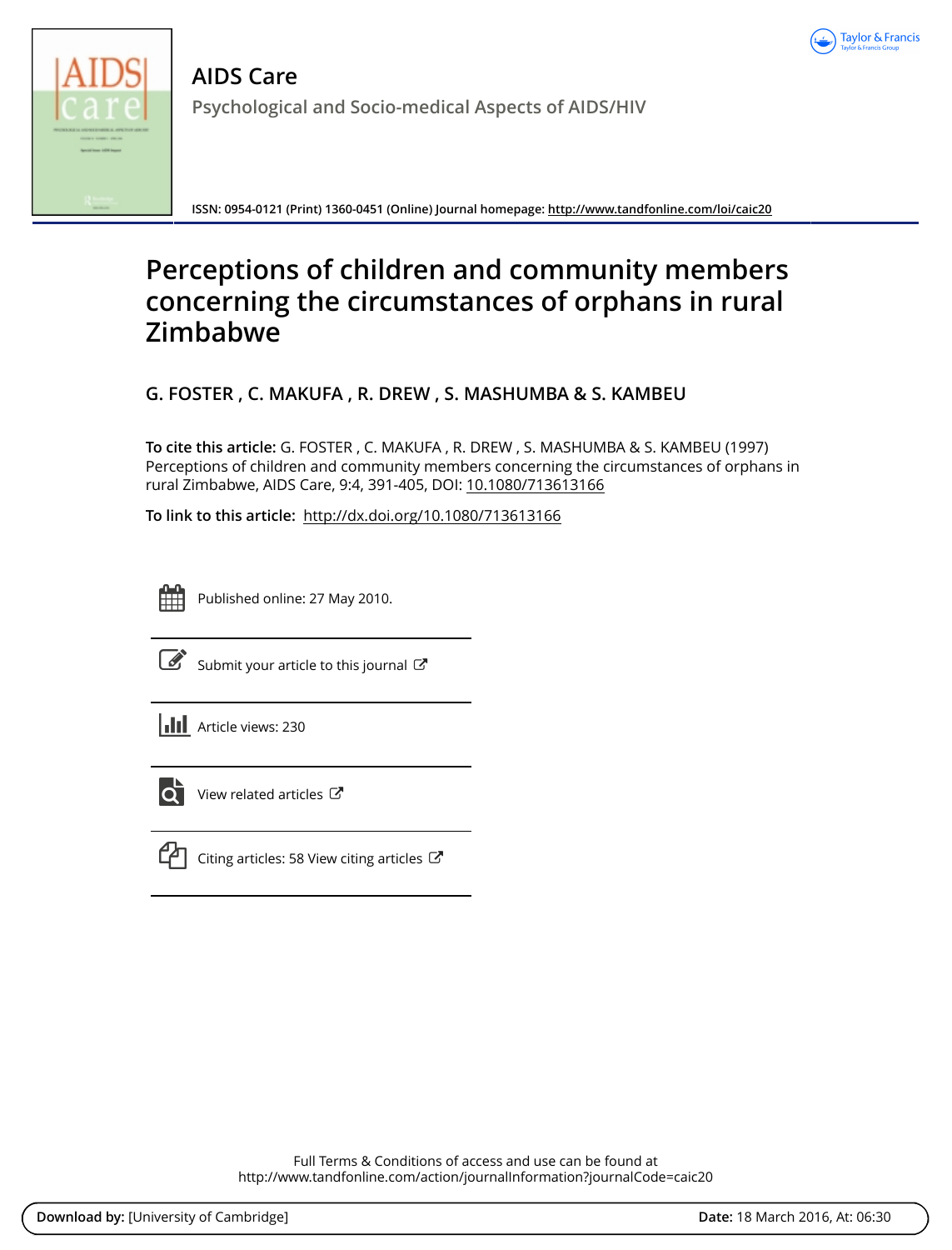

# **Perceptions of children and community members concerning the circumstances of orphans in rural Zimbabwe**

# G. FOSTER, $^{1,2}$  C. Makufa, $^{2}$  R. Drew, $^{2}$  S. Mashumba $^{3}$  & **S. KAMBEU**

<sup>1</sup>*Paediatric Department, Mutare Provincial Hospital,* <sup>2</sup>*Family AIDS Caring Trust, Mutare,* <sup>3</sup>*Plan International, Mutare, &* <sup>4</sup>*Chirovakamwe Christian Life Centre, Kuhudzai, Mutare, Zimbabwe*

**Abstract** *Focus group discussions and interviews were held with 40 orphans, 25 caretakers and 33 other community workers from a rural area near Mutare, Zimbabwe. Orphan concerns included feeling different from other children, stress, stigmatization, exploitation, schooling, lack of visits and neglect of support responsibilities by relatives. Many community members, while recognizing their limitations due to poverty, were already actively helping orphans and caretakers. Extended family networks are the primary resource for orphans, though some relatives exploit orphans or fail to ful®l their responsibilities. Interventions are suggested which support community coping mechanisms by strengthening the capacities of families to care for orphans. Outside organizations can develop partnerships with community groups, helping them to respond to the impact of AIDS, by building upon existing concern for orphan families. They can help affected communities to develop orphan support activities which encourage caring responses by community leaders and relatives and which discourage property-grabbing and orphan neglect. Material support channelled through community groups to destitute families at critical times can strengthen family coping mechanisms. Incomegenerating activities should build upon communities' existing capabilities and benefit the most vulnerable orphan households. Some communities are responding to the AIDS disaster by adaptations to cope with devastating changes taking place in their communities.*

This disease has spread. There are graves everywhere. Sometimes we bury three people a day within the same area, mostly men who died while working in Harare; there is a high death rate among the young. (Home visitor with an orphan support programme.)

# **Introduction**

One of the most distressing consequences of HIV/AIDS is its impact on children. The number of orphans has increased recently because of deaths from AIDS. WHO estimates that

Address for correspondence: Director, Family AIDS Caring Trust, Box 970, Mutare, Zimbabwe. Tel. + 263 20 61648/67493; Fax. +263 20 65281; E-mail fact@mango.zw Please note no reprints will be provided.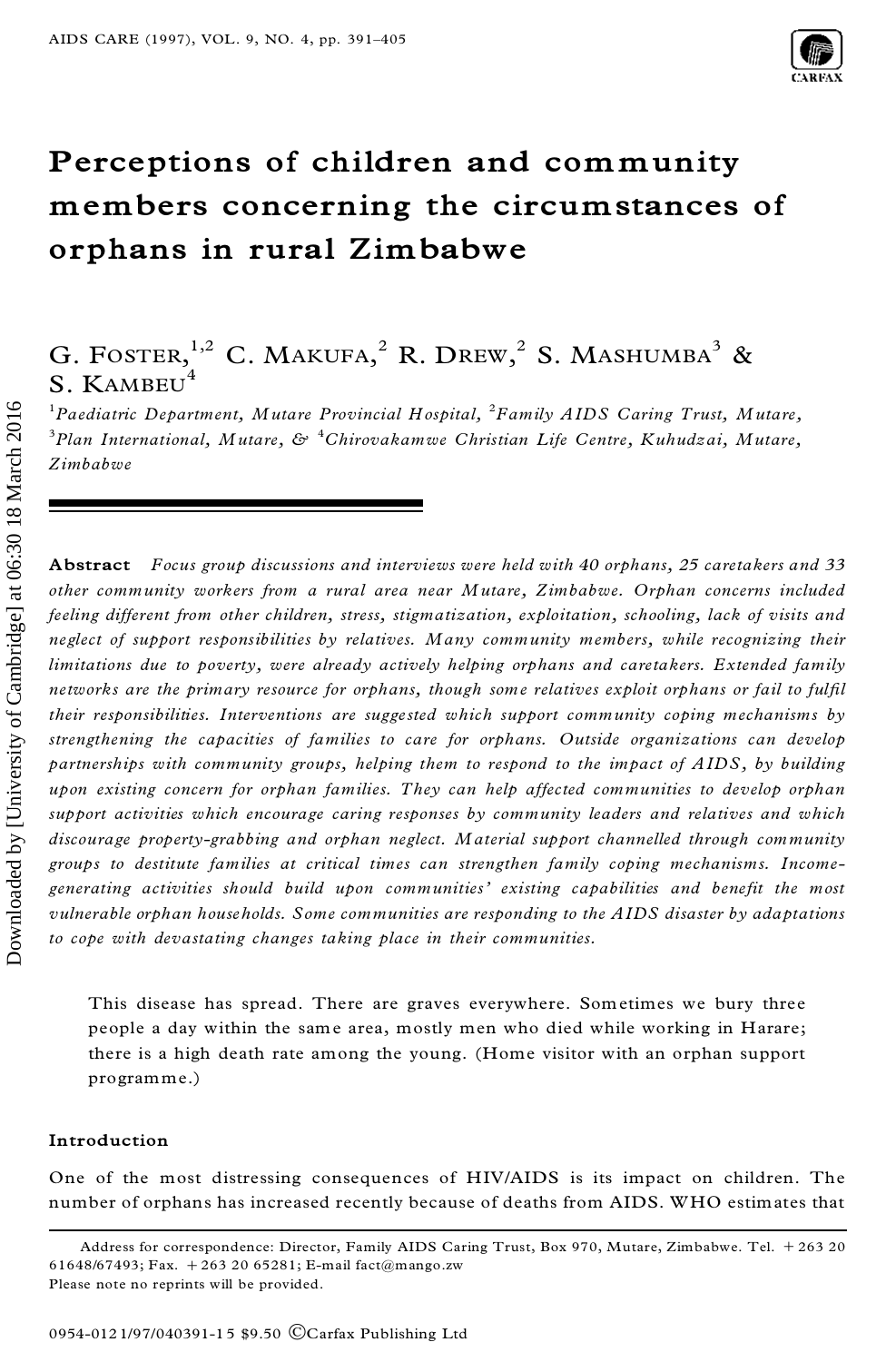by late 1993 about 2.5 million children had lost one or both parents to AIDS. By the year 2000 the number is projected to reach 10 to 15 million with roughly 90% of these children living in Africa (Merson, 1991). Protection and care for growing numbers of orphans are becoming global concerns.

The progression of the HIV epidemic in Zimbabwe has been rapid. Anonymous unlinked surveillance of pregnant women in 5 urban and 17 rural antenatal clinics during 1992/93 found 21.2% (1,205/5,679) to be HIV-positive (MOHCW, 1994). Families are caring for numerous orphans in Zimbabwe and other developing countries. A 1992 enumer ation study of orphans in Mutare district found 12.8% of the children in the area studied were orphaned; 50% of recent parental deaths were ascribed to AIDS (Foster *et al.*, 1995a). A 1995 enumeration in the area of the current study found 14.7% of children orphaned with one quarter of parental deaths occurring in the preceding year (Foster *et al.*, 1996).

AIDS is unlike other disasters in that its impact is diffused over large geographical areas; multiple illnesses and deaths have a cumulative effect with an increasing attrition rate year after year; and unlike most other disasters, it is difficult to envisage an end to the cataclysm after which life can return to normal. It has been suggested that because of AIDS, households and communities could quickly cease to be viable social or economic units. The trauma of grieving death after death can induce a feeling of powerlessness and an inability to act. Support systems could falter with the seemingly endless demands made upon them ; relatives, already overburdened caring for their own children, must also bear the economic burden of caring for orphans (UNDP, 1993).

In view of the unique features of this long-term, slowly-evolving disaster, it is imperative to understand the ways in which those affected are responding. Are communities characterized by powerlessness, inability to act and breakdown in the face of AIDS? Or are some communities responding to the disaster by trying to muster their available resources to cope with the devastating changes taking place in their localities? Previous studies have demonstrated the importance of the extended family as the predominant orphan caring unit, while noting that some relatives neglect or sometimes exploit orphan relatives; extended families and communities are adopting strategies to cope with increasing numbers of deaths of adults (Foster *et al.*, 1995a; Lwihula *et al.*, 1995; Over *et al.*, 1995; Semali *et al.*, 1995). It is important that outside organizations seeking to help devastated communities avoid making matters worse by adopting strategies which do not undermine existing community coping mechanisms. This paper describes the responses of a community coming to terms with the pandemic by examining the views of orphaned children and the perceptions of community members. In the light of these findings, interventions are suggested which can help policymakers and programme planners seeking to strengthen the capacities of communities and families to care for growing numbers of orphaned children.

#### **Methodology**

### *Site of study*

Focus group discussions and interviews were conducted in a rural area 20 km from the city of Mutare, Zimbabwe, at an independent church which also served as the administrative centre for the families, orphans and children under stress (FOCUS) orphan support pro gramme. The church established AIDS awareness and homecare activities in 1991 in collaboration with Family AIDS Caring Trust (FACT), an AIDS service organization founded in 1987 based in Mutare. In 1993, the church helped to establish the FOCUS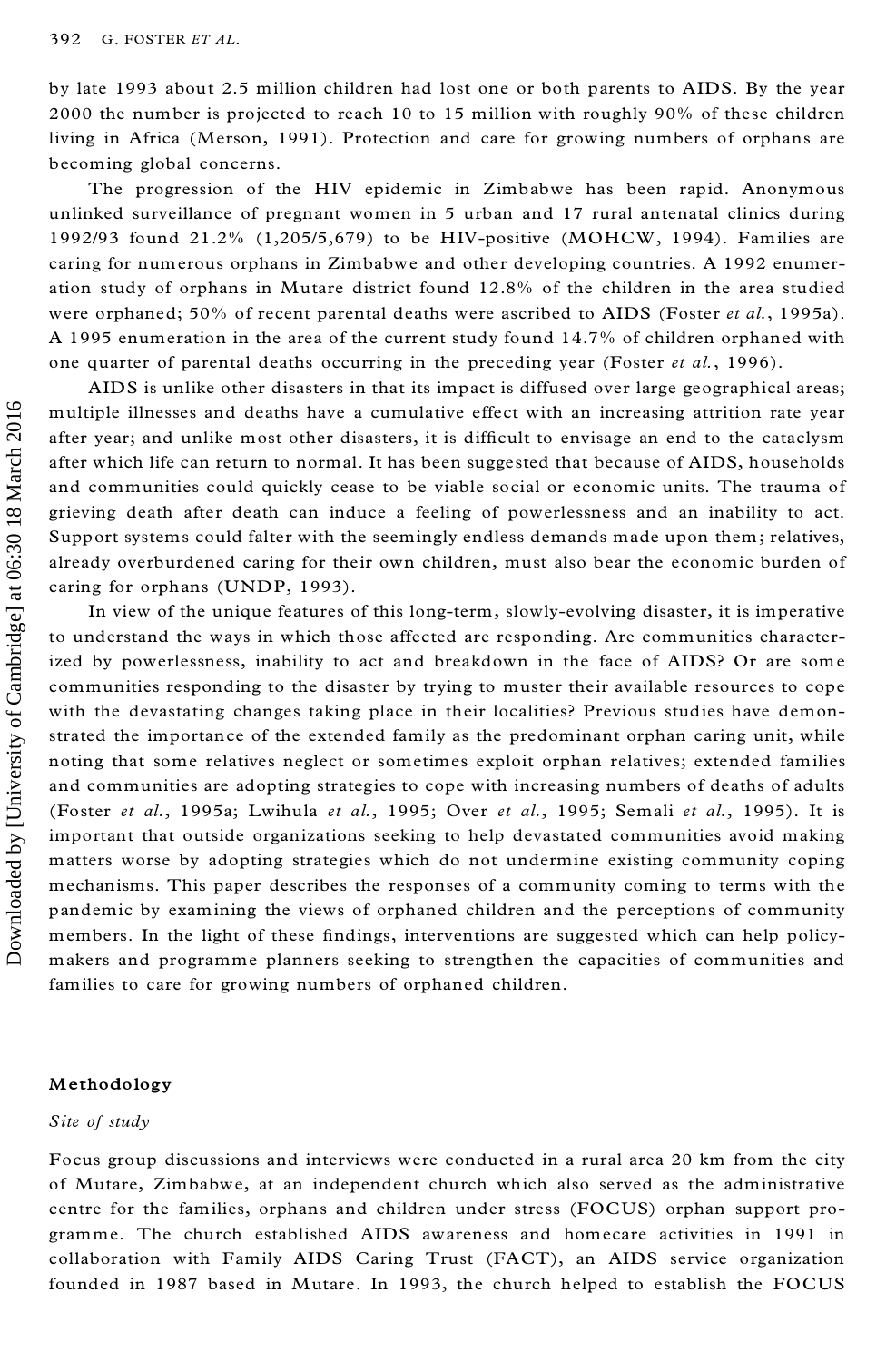programme in its community with assistance from FACT; 25 women from different com munity groups were recruited from the 18 villages throughout the programme area. The programme operates in a communal farming area of approximately 200 square kilometres with a population of 10,611 people in 2,089 households. Nearly half of the orphan homesteads in the area consist of huts made with mud bricks and grass roofs; most households are poor, with the main source of income being from the sale of maize and other agricultural produce.

The principle throughout the programme was to target limited material support and regular home visits to families with the greatest needs. Women were recruited based on their existing concern for orphans; some were already visiting orphan households on a sporadic basis and most were caring for orphaned relatives in their own homes. As community visitors, they became responsible for regularly visiting nearby orphan households and assessing physical, educational, psychological and spiritual needs (Makufa, 1995). They met monthly with FACT's FOCUS programme co-ordinator to report on their activities and decide whether orphan households should receive regular material assistance. A committee of three caretaker-visitors, a volunteer administrator and the pastor of the church supervised the programme; the pastor was responsible for liaison with community leaders and government departments.

One year after its establishment, the programme was evaluated (Foster *et al.*, 1996). The visitors identified 300 households containing 702 orphans and in one year made 1725 home visits. They also initiated assistance activities with local resources, including a communal garden, agricultural training for children, and small income-generating projects run by older children. The programme provided an average of \$9.60 of material assistance (food, blankets, maize seed and clothing) to 123 needy households. Primary school fees (\$3.50) were paid for 42 orphans. By the time of the current research project in mid-1995, community visitors were carrying out some 300-400 home visits per month.

# *Subjects and method*

Seven focus group discussions were held with orphans and caretakers representing a geo graphical cross-section of households in the programme area. The discussions took place during regular weekly meetings for caretakers and orphans. Prior consent was obtained from orphans involved in the discussions, from their caretakers and from other caretakers taking part in the discussions. No attem pt was made to distinguish households where children were orphaned as a result of AIDS or to determine whether children or caretakers were HIVinfected. Care was taken to ensure that confidentiality of sensitive personal details was maintained. Counselling was provided by community visitors for children who became upset during focus group discussions.

Orphans were defined as children below 18 years old who had lost one or both parents; two focus groups consisted of girls only, one of boys and one was mixed. The groups totalled 40 children aged 9 $-16$  years old, 21 girls and 19 boys; there were 30 paternal orphans, 7 maternal orphans and 3 double orphans; their caretakers were grandparents (24), mothers (13), and a stepmother, older brother and uncle. The higher number of paternal compared to maternal orphans in the sample and the proportions of each type of caretaker reflect the general situation of orphan households in the programme area.

Caretakers, defined as relatives looking after orphans, totalled 24 women who between them cared for 96 orphans; one focus group was predominantly widowed mothers; grand mothers predominated in the other two groups which included 7 women (`caretaker-visitors') who were also community visitors in the FOCUS programme.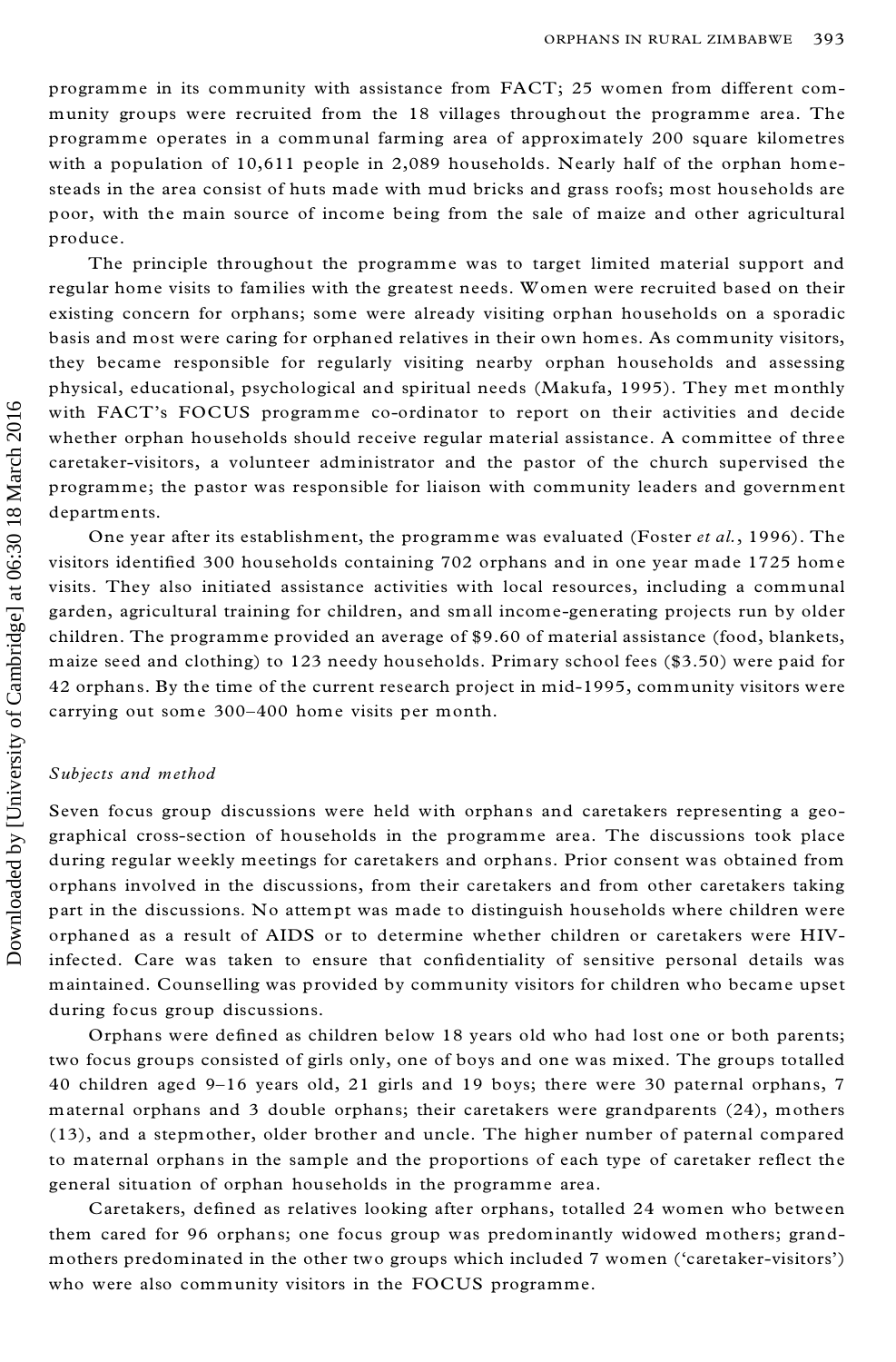Two focus groups were held with 28 community workers responsible for home visiting, mainly community workers employed by the ministry of community development or an international non-governmental organization, or volunteers in a church-led homecare pro gramme.

Interviews were held with six key informants: a 23-year-old male (`brother-caretaker') caring for five younger orphaned brothers and sisters; the headmaster of the local primary school; an elected councillor involved in local government decision-making; a kraalhead (village leader) involved in the traditional structure of community administration; the pastor in charge of the local FOCUS programme; and the wife of the pastor, a schoolteacher and volunteer worker with the FOCUS programme.

Focus group discussions were held in the Shona language and were led by an experi enced facilitator with an observer; two stenographers recorded literal transcripts of respon dents' comments. Discussion group checklists were drawn up during training of researchers before gathering data; a pilot study was carried out with groups outside the programme area; afterwards, checklists were modified and were subsequently used to guide discussion groups. One facilitator and one stenographer attended interviews with key informants. Following each session, the researchers reviewed their transcripts and translated the reports into English. The results below present respondents' verbatim quotations which have been edited with minor grammatical changes for clarity.

#### **Results**

#### *Situation*

Many orphans are satisfactorily cared for and have their basic needs met by their extended family, sometimes in circumstances of extreme deprivation. The study provided valuable insights into the situation of orphans, with the children themselves identifying several key issues. One aim of the research was to identify issues of concern to affected children, families and community members. Consequently, the problems experienced by orphans and difficulties faced by caretakers and community members receive prominence in this situation analysis.

*Extended family support to orphan households.* Most responses concerning the function of the extended family concerned the important role of relatives in providing support to orphans. Relatives are providing support to orphans in their extended family in different ways (Foster *et al.*, 1995b). They may take responsibility for orphan care by moving in with the children or by taking the children into their own homes; they may contribute financial assistance to impoverished orphan families, provide school fees, clothing or food. Orphaned children may be divided between different family members, or may move between urban and rural areas; loss of a father led to urban-rural relocation for three families:

When father was alive, we used to go to school without any problem of school fees; my uncle helped with school fees and now my brother helps. (Girl, 13)

We moved from our original home and built on another spot after my aunts and grandmother refused to take care of us. (Brother-caretaker)

Seven children noted that relatives had stopped visiting their household following the death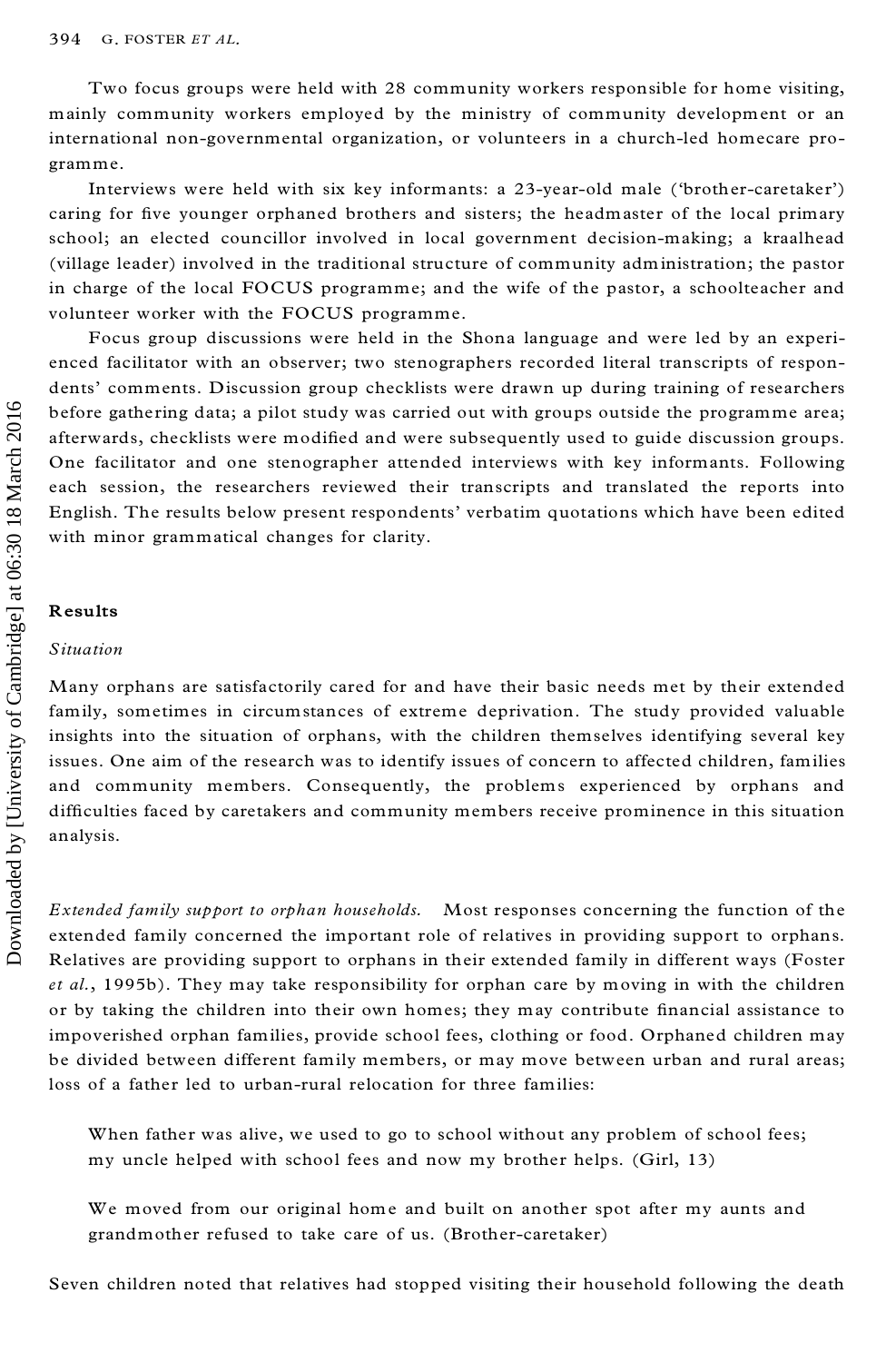of a parent. Relatives may cease visiting to avoid feelings of guilt induced by observing the destitution of family members without providing any assistance:

Relatives were once helping but do so no longer. (Girl, 14)

Fathers often desert to town and remarry. (Wife of pastor)

There is not much help rendered by relatives unless a girl is to be married; then the uncles grab most of the bride price; but they never help boys who need to pay bride price. (Caretaker-visitor.)

In traditional Shona culture, the death of a husband led to the inheritance of the wife, children and property by a brother of the deceased. Inheritance patterns in Zimbabwe are changing; many women now refuse traditional remarriage and paternal relatives less fre quently take on responsibility for orphan care (Drew *et al.*, 1996; School of Social Work, 1994). The inheritance of property continues, though the extent and severity of `propertygrabbing' is unclear. Although two children said that property was left behind, seven stated that relatives had taken property; in one case, everything was taken. Children seemed resigned to the fact that relatives removed household property:

My uncle used to come when he wanted mother to be his wife but when mother refused, he stopped coming. (Girl, 15)

Auntie only came when she wanted to take the property. (Girl, 14)

Some relatives, especially the husband's, take the property and leave the children with nothing and no one looking after them. (Caretaker-visitor)

These days all property is left to the deceased's family. I disagree; even today, the husband's relatives take the property—they take the cattle and leave the chickens. (Two community workers.)

In seven cases, families sold livestock to get money for food or school fees. Livestock are a form of savings for many rural families with their sale being a measure of last resort when there are no other sources of income. Selling assets such as oxen which provide draught power meets immediate needs by undermining long-term development.

Extended family networks remain the primary source from which most orphaned children obtain support and assistance. The extended family, though weakened, continues to be the predominant orphan-caring unit and the principal social structure on which the livelihood of the community depends (Williamson, 1995). Criticism was frequently levelled against relatives, especially uncles and aunts, who failed to fulfil their responsibilities within the extended family. Such strongly-held convictions among community members suggests it may be possible to work with communities to strengthen mechanisms which encourage erring relatives to fulfil traditional family responsibilities. 1994). The grabbing' is that relationships that relationships that relationships in the March 2016, 2017 10:30 18 March 2016 1917 10:30 1918 10:30 1918 10:30 1918 10:40 10:40 10:40 10:40 10:40 10:40 10:40 10:40 10:40 10:40

*Differences from other children.* Five orphans considered there were no differences between themselves and non-orphans. Twenty children stated that significant differences existed in the lifestyles of orphans compared to non-orphans. Several children complained that they were treated differently from others. Two children said their workload of domestic chores was excessive compared to non-orphans while others felt they were discriminated against and were not allowed to complain about unfair treatment:

We steal and sell to earn a living which is different from them (non-orphans). (Girl,  $15)$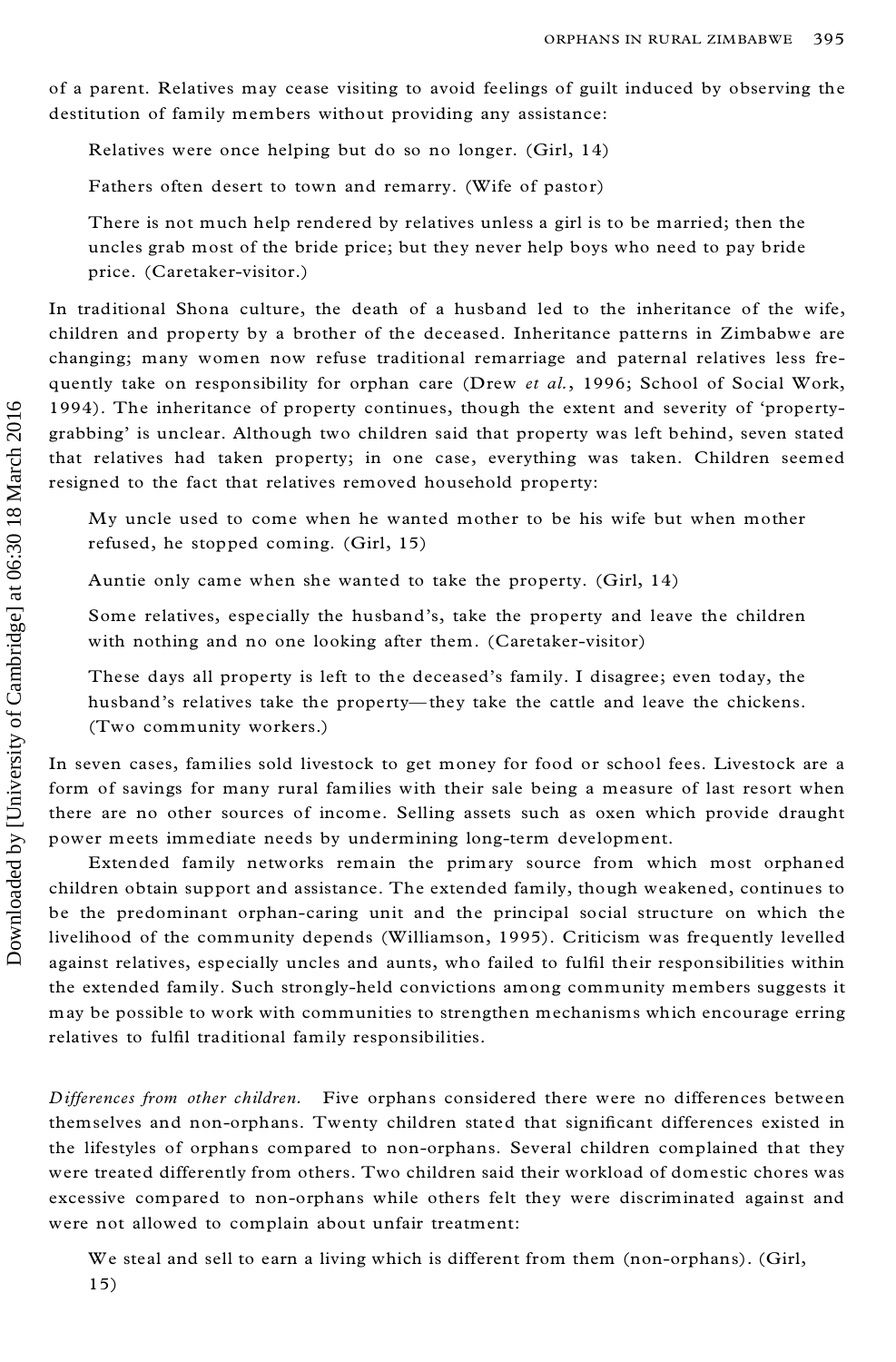Even if there are other children in the family, the orphans are forced to do the work and are found doing the job alone. (Caretaker-visitor)

Other children can refuse to do some work but orphans cannot. (Caretaker-visitor)

Some families treat all children equally, but others discriminate against orphans; this may be due to poverty since caretakers struggling to provide for their family sometimes ration scarce resources to benefit biological rather than inherited children:

We want to go to school but I must help uncle in the fields. He said 'you are not my child so I cannot send you to school'. (Girl, 16)

When a woman dies the husband takes another wife who does not look after the children well. At times, they are not bathed. It is better to move the children to another home. (Kraalhead)

The caretaker's own children ill treat the orphans. (Community worker)

Many orphan households contain a large number of dependants with a shortage of productive adults. As a result, orphans may be required to work to produce an income for their households. The mother or another caretaker may seek employment away from the hom e leaving children in the care of a grandmother or older orphan. Although these strategies illustrate the flexibility of households to cope with the loss of fam ilymembers (Over *et al.*, 1995), child labour and the absence of the caretaker may adversely affect children's education and expose them to injury, exploitation or abuse:

When my ballpoint finishes, I sometimes absent myself from school and sell manure to get money to buy the pen. I am not pleased being absent from school. (Boy, 13)

Orphans are always busy and work at odd hours. (Community worker)

The orphans do a lot of hired labour leaving themselves with very little time to attend to their own fields or gardens. (Caretaker-visitor)

Frequently, these orphans do work which is not in accordance with their age. (Caretaker-visitor)

These (caretakers) even leave their children in search of employment, thus creating more problems. (Community worker)

Some relatives and community members exploited orphans directly or indirectly by taking advantage of their extreme poverty:

People take these orphans as their labourers with little reward. (Community worker)

Some families looking after orphans use them as cheap labour, fetching water, firewood and for cooking and deny them access to education; however some treat them very well. (Councillor)

Some people take advantage of the deceased's property and ask the orphans to sell these to them. The orphans sell at low prices due to poverty. (Neighbourhood watch committee chairman)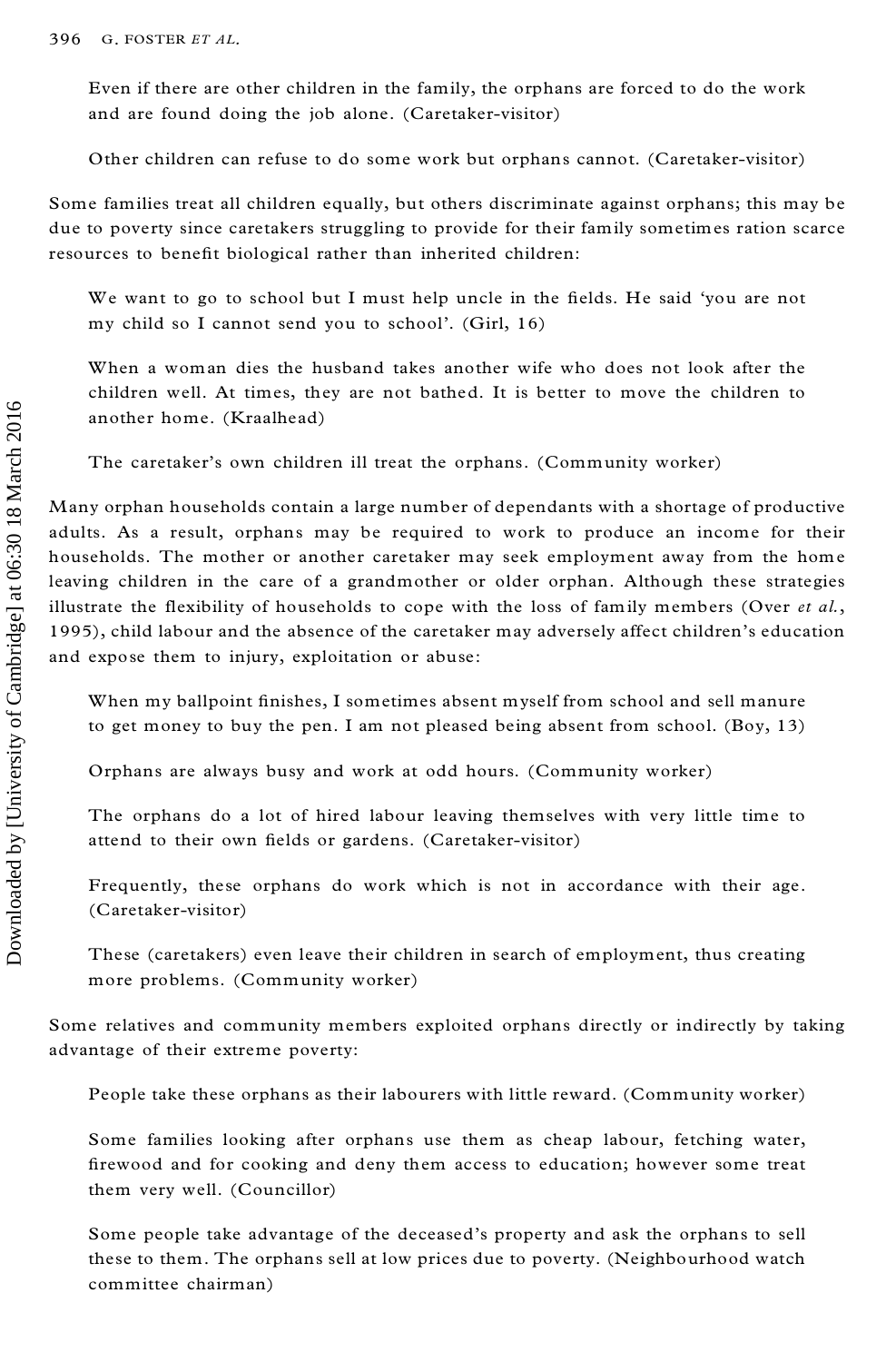Girl orphans are particularly vulnerable to exploitation, resulting in their being married off while still young, their involvement in commercial sex, or sexual abuse:

Father remarried another woman who mistreats me. (Boy, 11)

Under age girls are married to get the bride price; or they are made pregnant by older men out of desperation. (Community worker)

Girls are being married early and child abuse is rife. (Wife of pastor)

No respondent commented upon stigmatization of children occurring because of AIDS. Although most Zimbabweans recognize that the recent increase of parental deaths is the result of AIDS, there is reluctance to state publicly that an individual died of AIDS; the sam e observation was made in Uganda (Naerland, 1993). Stigmatization was based upon orphan status or poverty rather than the possible death of a parent from AIDS:

A certain girl assaulted me saying she did not want to play with those who don't have fathers. (Girl, 13, who then started crying)

My friends changed after the death of my mother. (Two 10-year-old boys)

I am sometimes scolded because my father is dead. (Girl, 12)

We are segregated because we don't have shoes. (Girl, 12)

The grade six child often repeats bad things which people say about my family. (Brother-caretaker)

Most of the people in the community laugh at us or give us nicknames, saying we don't have anything to do and anyway, we are not being paid (for voluntarily visiting orphan households). Frequently, the relatives of the orphans are leading in the mocking. (Caretaker-visitor)

*Psychological problems.* Children suffer anxiety and fear during the years of parental illness, then grief and trauma following the death of a parent. Stigmatization, dropping out of school, changed friends, increased work-load, discrimination and social isolation all increase stress for orphans; this makes coping with their situation more difficult and painful. Difficult relationships with new caretakers also contribute to stress; two children said they were `being given a hard time' by a grandparent and a stepmother.

As a result, children may become depressed, reducing their ability to cope with growing pressures. During one focus group discussion, the facilitator asked about changes experi enced following parental death. One boy stated his stepmother mistreated him whereon a 12-year-old boy started crying and continued sobbing throughout the rest of the discussion. Psychological problems are often less obvious than material ones and may remain unnoticed by the children themselves. However, they were a major concern to relatives, neighbours and community workers:

The orphans are suffering with no one to look after them; they suffer from stress. (Homecare volunteer)

They feel inferior to other children. The privileged can get help from other people but the orphans cannot. Therefore they suffer stress. (Community worker)

Many orphans are withdrawn and lonely. (Wife of pastor)

A child who has lost a parent is under a lot of stress, especially when he knows what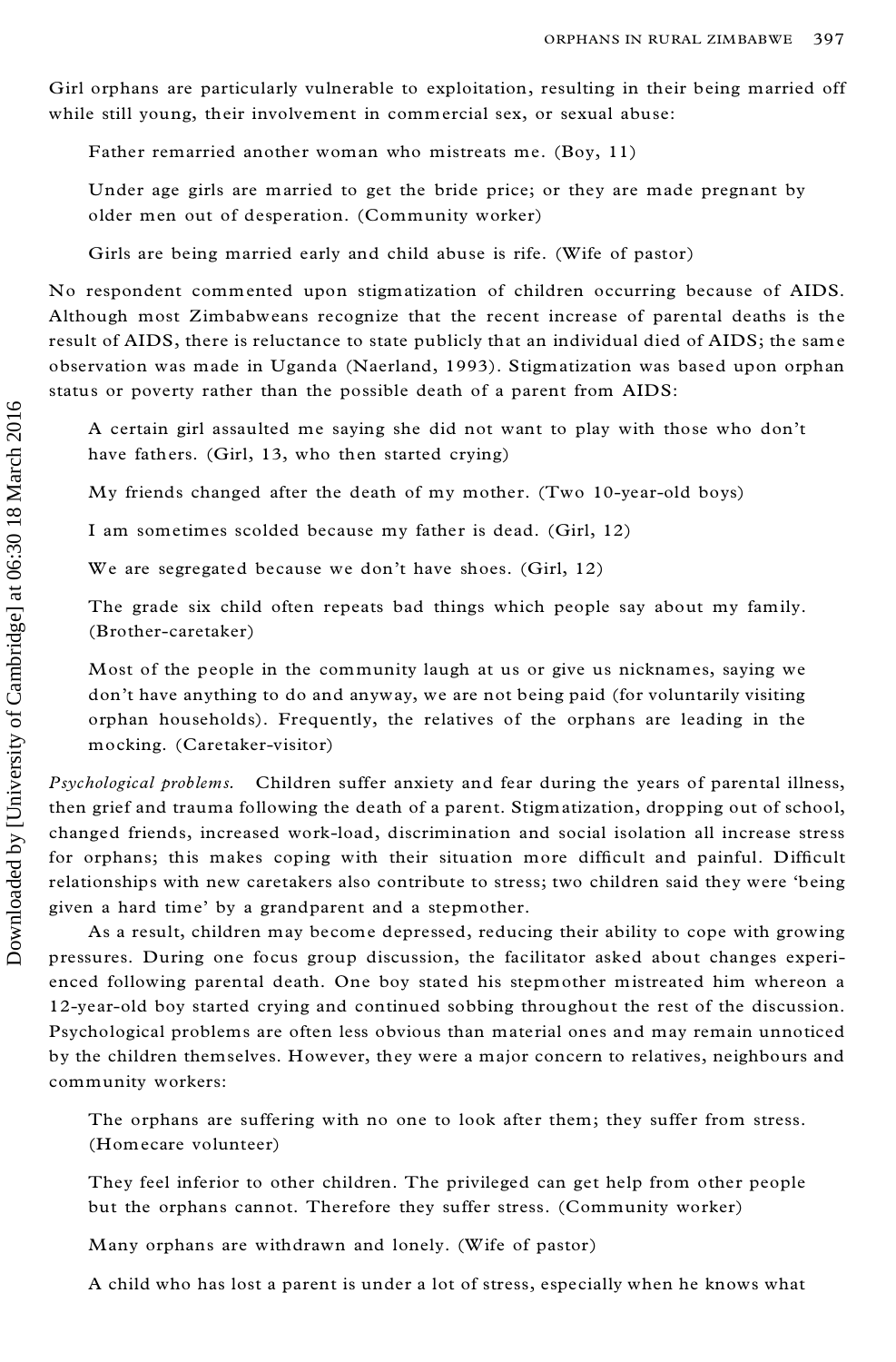is happening around him. An orphan is different because little attention is paid to him. He needs a shoulder to lean on. (Kraalhead)

Stress was noted in caretakers, especially the elderly and older siblings forced to assum e parenting roles and community volunteers trying to support destitute orphan households with meagre resources:

My mother is suffering, unlike when father was alive; she cannot carry the burden alone. (Girl, 12)

These orphans are compelled to take over the duties of their deceased parents. (Homecare volunteer)

(Because of the situation), I almost thought of committing suicide. (Brother-caretaker)

*Schooling, health, nutrition and clothing.* Numerous families in poor communities face difficulty meeting basic needs, but these problems are particularly common in orphan households (Foster *et al.*, 1995, Semali *et al.*, 1995). Nineteen orphaned children highlighted their concerns about schooling. Eight orphans said that the grandmother or mother was no longer able to afford school fees or uniforms. Four stated that relatives refused to contribute towards their schooling. Children may be withdrawn from school because of stigma and discrimination, because education is not seen as a worthwhile investment, because they are needed to work for the household or to provide care for other children. Girl orphans are particularly likely to be withdrawn from school (Konde-Lule *et al.*, 1995):

Mother is in a sewing cooperative so I am left at home looking after the young children. (Girl, 14)

Children stay away from school when they are needed for cattle dipping. (Wife of pastor)

There is a high rate of absenteeism because of hunger, embarrassment at having tattered clothes or because children are left behind looking after young children while caretakers are doing other chores. (Caretaker-visitor)

Some orphans had the threat of withdrawal of school fees hanging over them. Children who continued going to school still faced problems because of poverty:

I encourage the orphans to go to school because I am afraid that relatives who sacrifice to pay their fees will end up refusing to help if the children are absent from school. (Caretaker)

My father used to buy school uniforms; nowadays it is difficult. (Boy,  $13$ )

They are glad that the school board is not strict concerning the subject of uniforms. (Caretaker)

The orphans do not have school fees, clothes, food and shelter. Fortunately the headmaster does not send them away (Community worker)

Access to health care was a problem faced by orphans whose guardians could not afford health fees. Elderly caretakers had difficulty in recognizing serious illness in children in their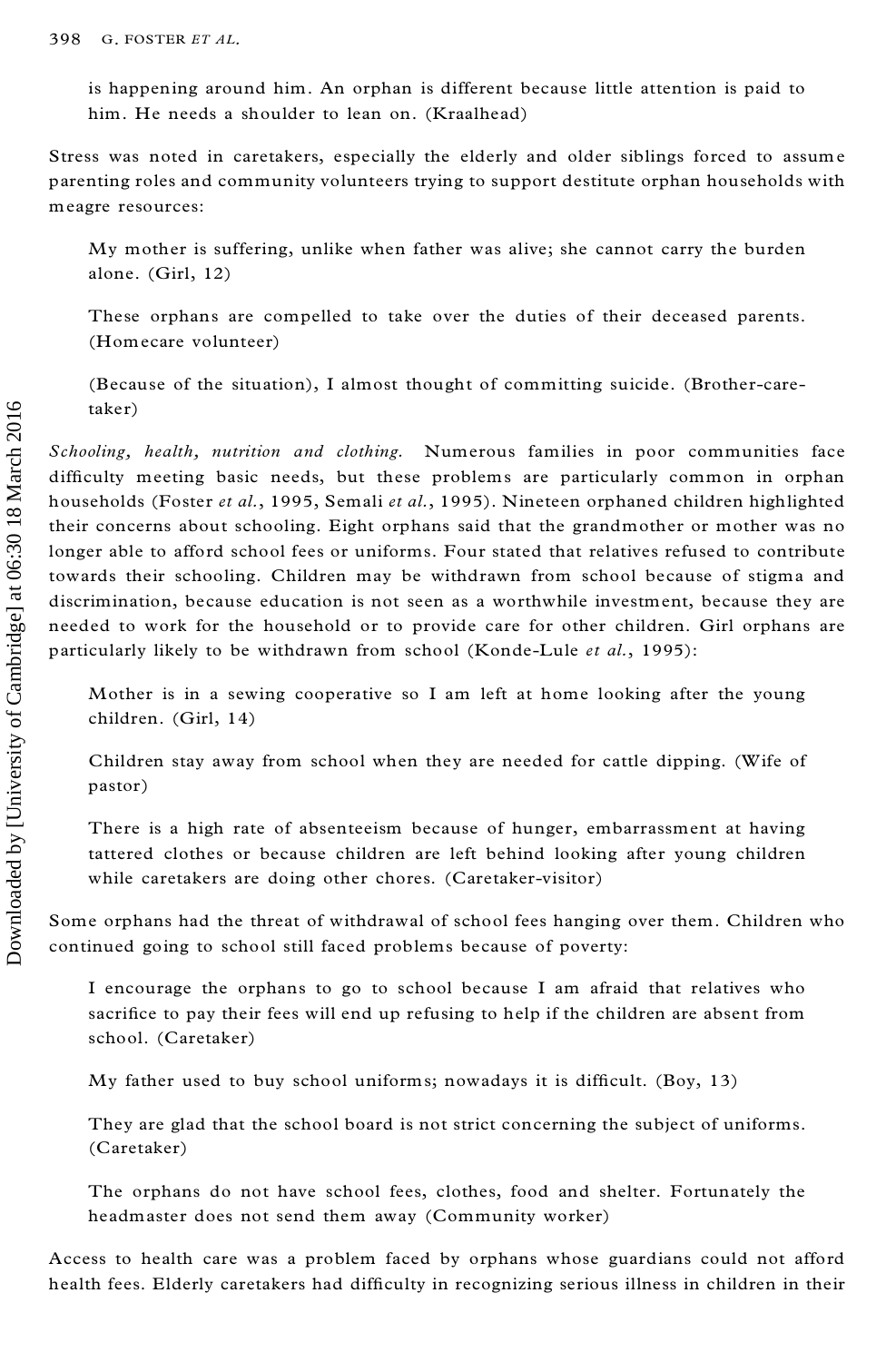care. Caretakers had problems knowing who to turn to when faced with illness in their families:

I think most people die of poverty. People don't go to the clinic or see a doctor. It would be better if we could have doctors who charge less money. (Community worker)

If the children are ill, the mother goes to seek help from the kraalhead. The relatives offer no help. (Community worker)

Obtaining enough food to feed their families was a concern for caretakers, especially those too old to work in their fields. One way destitute families cope with their situation is by reducing the intake and quality of their food; five children noted that food changed following parental death. Community leaders noted the desperate situation of several families:

She (an elderly grandmother) does not do hard jobs because of her health; as a result, she finds it difficult to obtain enough food for the children. (Caretaker)

Their (orphans') mischief is due to starvation or negligence. They steal crops from the fields for survival. (Art co-operative worker)

At times the headman calls upon the villagers to help but the children end up stealing because of hunger. They even eat raw fruits. (Community worker)

It was common for orphans to compare their situation with that of non-orphans or with that prevailing before their parent's death. However, unlike food intake, their current clothing situation was apparent to others in the community:

Now that I stay with grandparents, I no longer have new clothes. (Boy, 9)

The (orphaned) children wear tattered clothes given to them by well-wishers. (Caretaker)

You can tell orphans by their appearance—their clothes are worn out, they are dirty and their hair is not combed. (Headmaster)

Caretakers deemed new clothing less essential than more basic requirements such as food. Consequently, orphans received new clothing infrequently, often as gifts at Christmas from uncles or brothers:

The families are unable to buy clothing; they have to get other basics first such as maize meal and soap which they have to beg for. (Caretaker)

The orphans only get decent clothing once per year while those with parents get them regularly. (Caretaker)

# *Responses*

The study sought to understand coping strategies and responses which had been initiated because of increasing parental deaths due to AIDS. Some communities are organising to respond to increasing numbers of orphaned children. A few respondents suggested that in view of poverty, there was nothing they could do to help orphan households:

The people have nothing to give because they are poor. (Community worker)

We cannot help, although we have love, because life is difficult. (Community worker)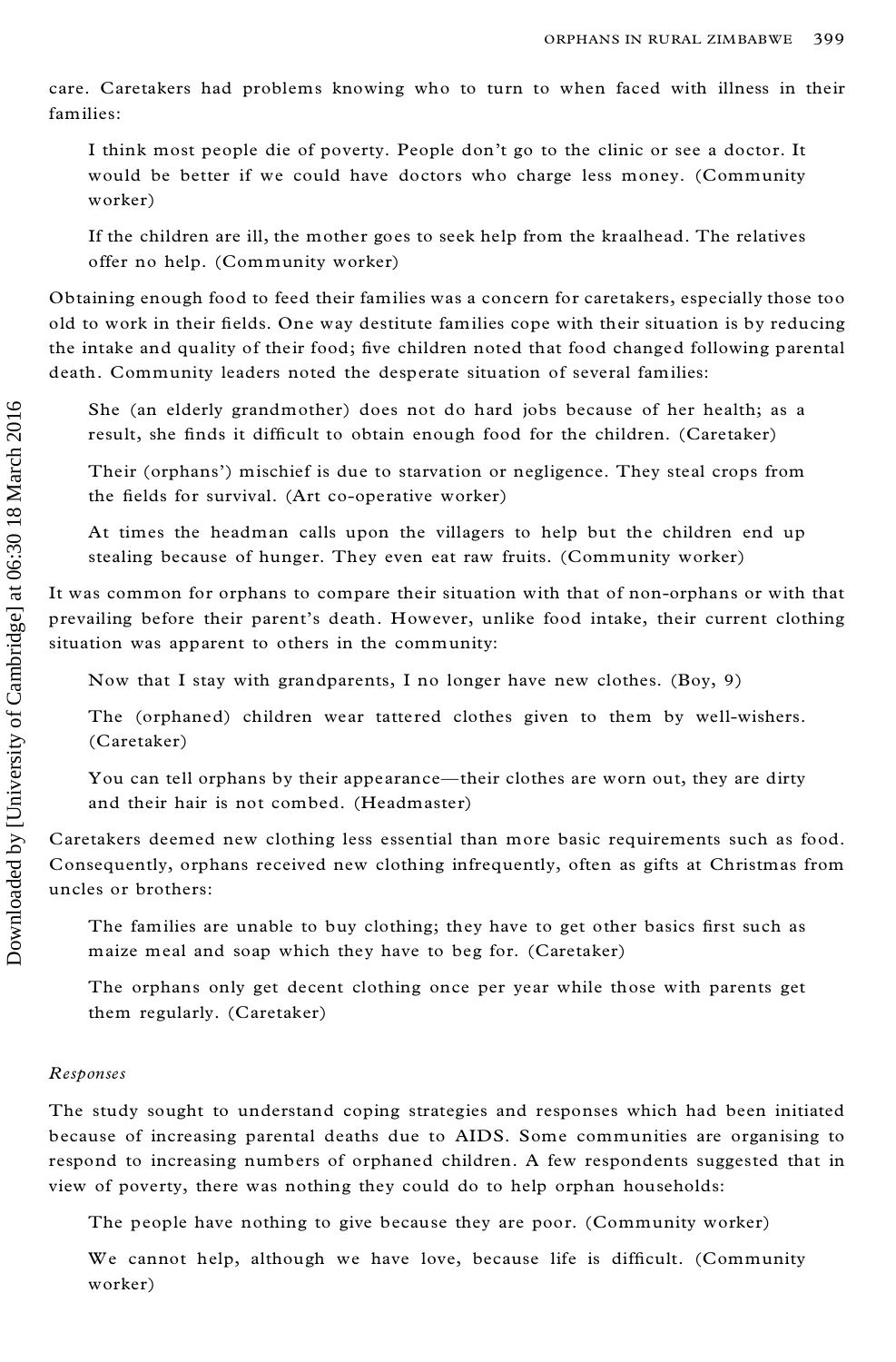Most people are sympathetic and are willing to help (orphans) but alas, they cannot because they are also poor (Caretaker-visitor)

Many more said though they were poor and could not afford to give much material help, they were attempting to alleviate the desperate situation faced by orphans. One way by which to gauge the strength of coping mechanisms in the face of the impact of AIDS is to examine community responses. Relatively few people in this study responded to the situation with fatalism or acquiescence; several wanted to help and contribute towards the welfare of orphaned children and some were actively organizing resources to improve the situation of orphans. No one suggested that sending orphaned children to an institution was an appropri ate response. Respondents wanted to recruit others to help in orphan support and felt there was need for each member in the community to play their role in the community's response:

We sometimes think about the problem but come up with no solution-at times, we don't even sleep. We want to help the orphans very much but sometimes our endeavours are limited because of lack of resources. (Caretaker)

People should come together like this, talk about it (the situation of orphans), form societies, build love and help. (Art cooperative worker)

I wish there were more people in the area willing to help orphans (besides ourselves). (Community worker)

Community visitors took on responsibilities to care for orphans who were unrelated to them. Some quoted incidents where they saved the lives of children by taking them for medical treatment. Teaching orphans and caretakers and bringing them together in support groups is an encouragement to those faced with overwhelming situations:

We take care of the children voluntarily; some come to us on their own and others we come across during home visits. (Caretaker-visitor)

We visitors are 'the relatives' and we have a duty to teach the orphans. (Caretakervisitor)

Sometimes, we visitors noticed that the children were seriously ill and saved their lives by getting them to go to hospital. (Caretaker-visitor)

Those looking after orphans should be educated about nutrition, child health and the needs of orphans. (Caretaker-visitor)

Traditional community leaders and community visitors can exercise moral suasion by encouraging relatives to fulfil their family responsibilities; they can protect the inheritance rights of widows and orphans and help vulnerable families retain and use their land; however, even their best efforts were sometimes unfruitful. In cases where children are abused, neglected or exploited, recourse may be made to these traditional leaders as well as government agencies such as local police and district centre-based social workers. It is interesting to note that both child-protective and child-exploiting behaviour exist in a traditional community. Those social, cultural, economic and religious factors which distinguish `carers' from `non carers' is an important topic for further research:

The community encourages the relatives to look after the deceased's children and wife. At times, disputes arise resulting in the intervention of the headmen or kraalheads. We fail to play a decisive role as this is a family affair. (Councillor)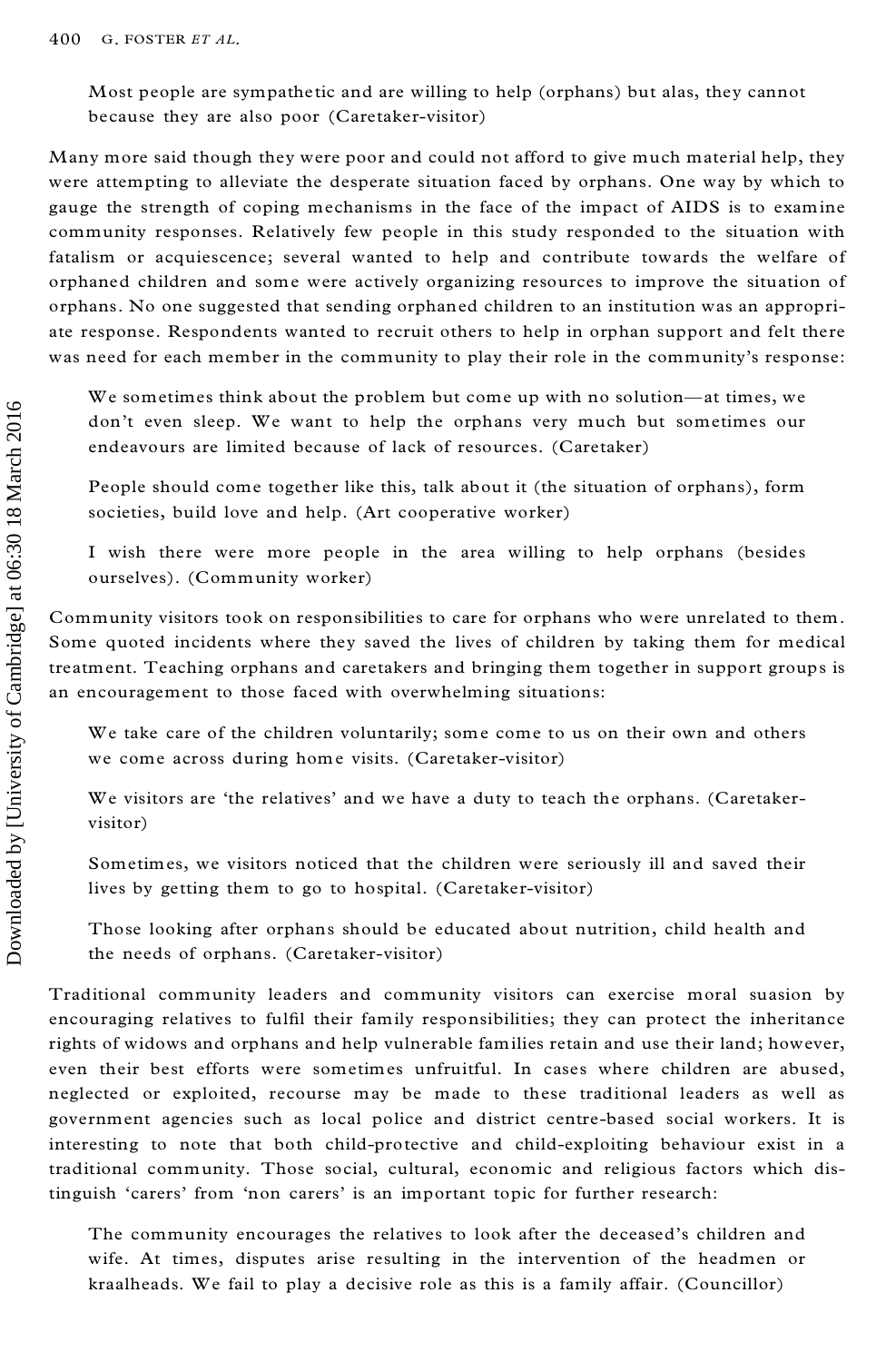The late husband's family take everything but sometimes the community elders intervene. (Homecare volunteer)

My aunts and paternal grandmother refused to take care of us. The matter was reported to the police who assessed the situation and gave custody of the children to me. I volunteered to look after the children, changing their nappies, because it was my responsibility. (Brother-caretaker)

Orphans were recognized as being vulnerable to HIV infection and some members had established educational activities and income-generating activities. Capital necessary to establish income-generating activities presented a problem to poor community members. When such assistance was provided, one group donated the profit to help poorer orphan households:

We need to see these orphans being educated so that they develop a sense of belonging. We decided to establish a garden, but since we come from different areas which are far away, this plan failed. (Caretaker-visitor)

We have plans that when it rains, the orphans grow crops in their fields to help themselves. (Caretaker)

The FOCUS co-ordinator gave us corn to pop; we sold the popcorn and made almost \$500 (\$US50); we used the money to buy books and pens for the orphans. (Caretaker-visitor)

Schools are in a good position to support orphans. Teachers in the area were providing direct support to children. Community leaders had discussed the situation with the local headmaster who now helped orphans attending his school. Cultural activities and church, sports and youth groups can provide a supportive setting where children can talk together about their concerns:

On Saturdays, the orphans spend the whole day playing at the centre. We teach them knitting, sewing, carving, moulding and gardening. They take part in football, netball and traditional dances. (Caretaker-visitor)

There is need to provide spiritual guidance for the orphans at churches. (Councillor)

The children talk together about the death of their parents (Caretaker)

Some orphan households are in such dire situations that they require relief assistance to meet their immediate needs. In 16 cases, children stated how their family had received assistance through the local orphan support programme. Other families received assistance from community members and local churches:

Teachers offer direct assistance such as clothes and food. (Community worker)

The church sometimes helps us by donating clothes; FOCUS also helps with food, school fees, and blankets. (Caretaker)

Neighbours gave the children food; the clinic gave milk for the infants; my sister helps with soap, salt, cooking oil, sugar and children's clothes each month. (Brother-caretaker)

The church also helps the orphans; sometimes, everyone contributes one dollar to help the poor (Community worker)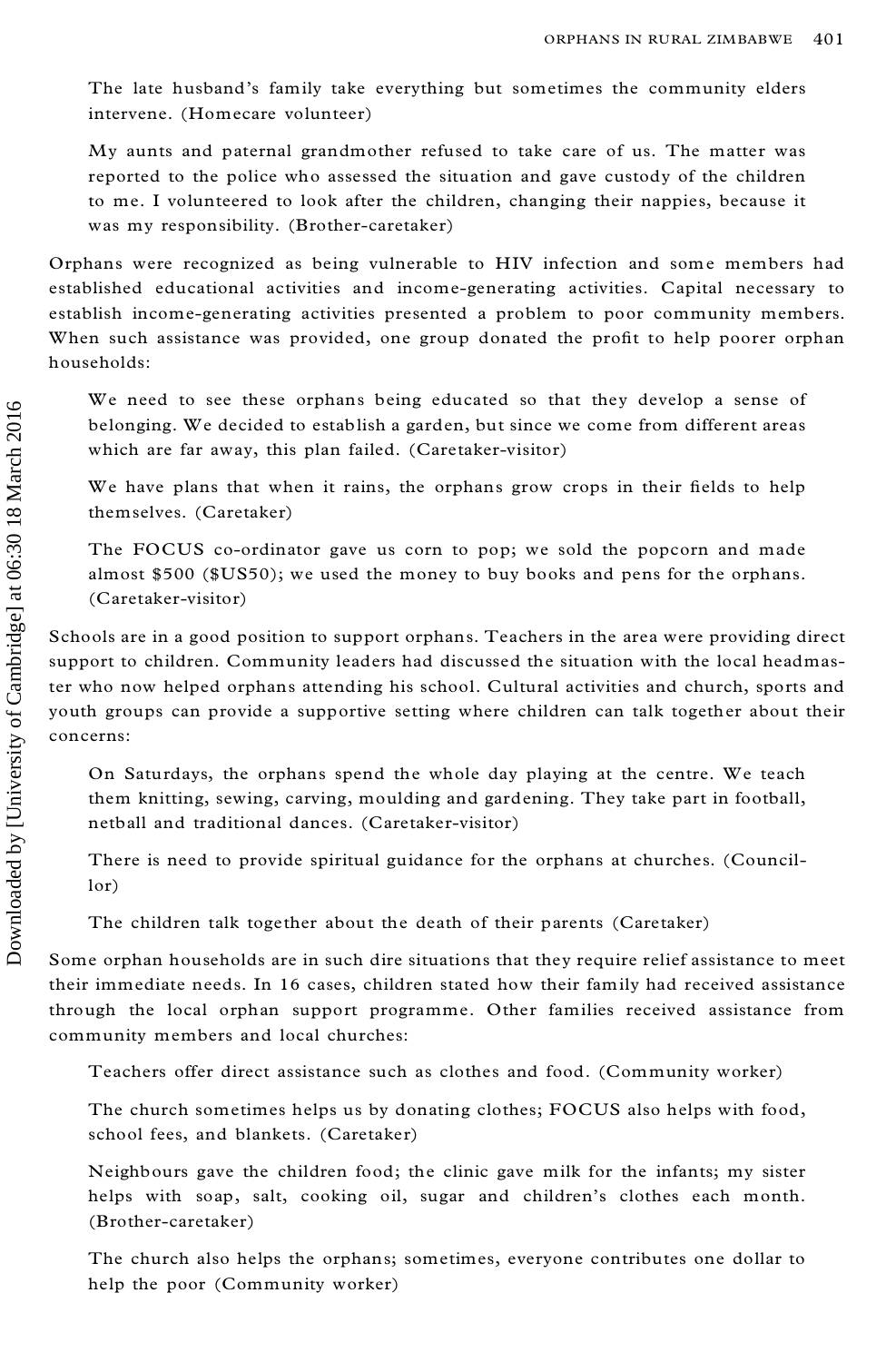There was recognition that only limited material resources were available within the com munity to cope with situations requiring immediate relief. The existence of an active orphan-visiting programme in the area contributed to the welfare of children and encouraged more humane attitudes towards orphans:

Community support is there, but it is limited; people provide maize meal and contribute money for funeral expenses but usually this is a one-off thing. After the funeral the family is left to fend for itself. (Pastor)

FOCUS is now helping those families by promoting a more humane attitude towards orphans. (Councillor)

People are becoming more sympathetic to each other and offer love and comfort to the bereaved. (Community worker)

We appreciate the care being given by the FOCUS centre; the changes brought about are evident. (Councillor)

Programmes can build on existing, though limited, support being provided by the community to people in needy circumstances. Though the FOCUS programme is supported by a non-governmental organization, the perception of community members was that the pro gramme was owned and run by community members. The presence of the programme appeared to have strengthened caring responses within the community and to have discour aged `property-grabbing'.

### **Strategic responses**

In this study, focus group discussion and key informant interview formats were used to gain detailed qualitative information on how orphans viewed their current situations and how communities were coping with rising numbers of orphans. The methodology of using a facilitator, observer and two recorders for focus groups enabled complete transcripts of discussions and information from participant observation to be obtained. It must be accepted that some types of data are difficult to elicit from children, particularly relating to physical or sexual abuse, attitudes towards their current caretaker and their emotional response to their parent's illness and death. However, important information on other significant issues was obtained. We appreciate the care being given by the FOCUS centre; the changes brought about are codent. (Councillor)<br>
Frogramme is a upported by a pan-green metally concelled that supported by the community members and the propare

Communities and families are making adjustments to cope with the impact of AIDS. Similar programmes to the one described above have been developed in other African countries with large numbers of children orphaned by AIDS (UNICEF, 1994; Williamson, 1995). It is important that outside organizations seeking to establish such programmes use knowledge of community coping mechanisms to guide them in programme development (Lwihula *et al.*, 1995). Otherwise, their well-meaning attempts to help may actually under mine activities being undertaken by affected communities. Three major strategies are suggested by this study through which outside organizations could support similar communities struggling to respond to the impact of AIDS.

Firstly, outside organizations can help communities to co-ordinate their responses. Visiting the sick, bereaved, widows and orphans is a frequent activity of many traditional communities. Many people living in affected communities are concerned about the plight of orphans but the task of providing meaningful, regular support to growing numbers of orphans may seem overwhelming to concerned individuals. When groups of such people meet to plan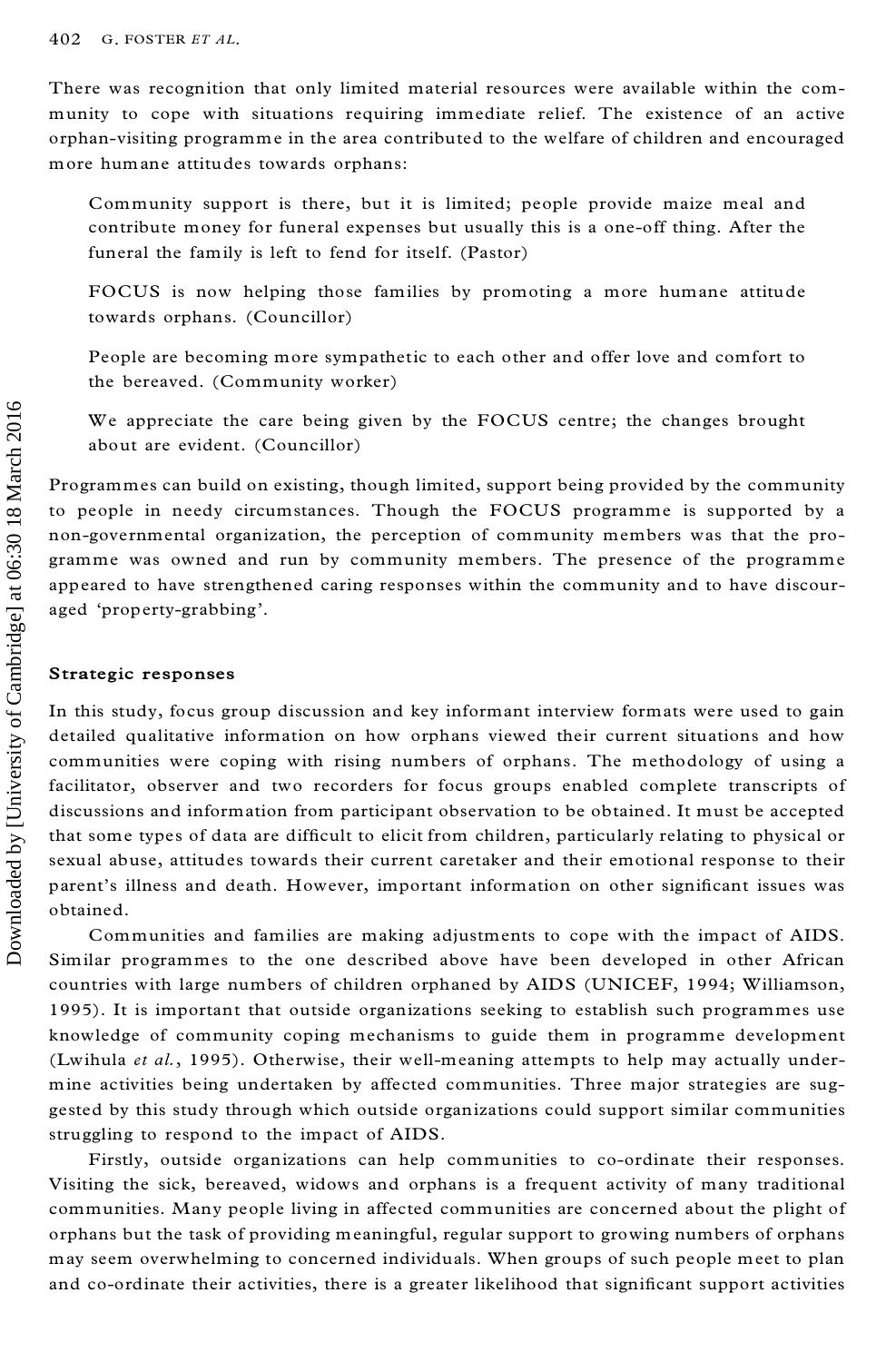can be undertaken. One important benefit of setting up a local committee and developing orphan support activities is the impact this has on others. The presence of an active group of concerned people encourages supportive actions; relatives are discouraged from abandoning their responsibilities towards orphans, knowing that others in the community would be disapproving. The strong sense of shame in traditional cultures is a potent motivating force, discouraging exploitation and abuse of orphans and encouraging relatives to `do the right thing' and care or provide financial support for orphaned children.

Secondly, directing essential items of material support and school fees to selected households is another strategy which can strengthen the ability of families to meet their own needs. Destitute families are in immediate need of direct relief because their health, security or survival is at stake. Only after their immediate needs are met is it possible to build their coping capacity in a sustainable way. Outside organizations have difficulty delivering timely support to households with the greatest needs. Community-based organizations on the other hand have members who are in the best position to identify such families and provide them with support at times of crisis, but they often lack the required material resources. Partnerships between community groups and outside organizations can be effective in solving large-scale, long-standing development problems by building on each group's strengths and overcoming their respective weaknesses (UNDP, undated; Foster *et al.*, 1996).

Relatively small amounts of support provided at critical times, such as food relief and medical or transport fees for sick children can make the difference between life and death for some families. Limited, short-term, material support for urgent situations is a necessary disaster-alleviation measure which is unlikely to undermine extended family and community coping mechanisms. On the other hand, programmes which provide large amounts of material support are likely to be unsustainable, non-replicable and dependency-creating. The small amounts of material support provided in this programme (average of  $USS9.6-13.10$  per family per year) contrasts with support costs of US\$2,733 to US\$73,216 per person per year in eight survivor assistance programmes in Kagera, Tanzania (Koda, 1995).

The third strategy to strengthen community coping mechanisms is for outside organizations to help communities develop income-generating activities. Poverty is the major factor magnifying the impact of AIDS in developing countries. Communities wish to develop schemes leading to self-sufficiency rather than rely upon donated material support. However, income-generating activities have high failure rates (Jackson *et al.*, 1994). In choosing to provide assistance for income-generating purposes, it is important that outside organizations consider carefully whether their efforts undermine community initiatives. Schemes should be developed through discussion with community members, should build upon existing resources and capabilities and should benefit the poorest in the community, especially women caretakers.

# **Concluding remarks**

Though extended fam ilies and communities affected by AIDS are being severely stressed, this study suggests that people in one AIDS-affected community were developing activities to reduce the impact of AIDS, with assistance from an outside organization. Although com munity members were willing to help affected families by giving their time, poverty was the main constraint limiting their effectiveness. Lack of material resources is a potent force that can lead to hopelessness and a sense of powerlessness by community members faced with the progressive disaster of AIDS.

Outside organizations can play a major role in helping communities to respond to the impact of AIDS by helping them to meet together to discuss and plan. They can develop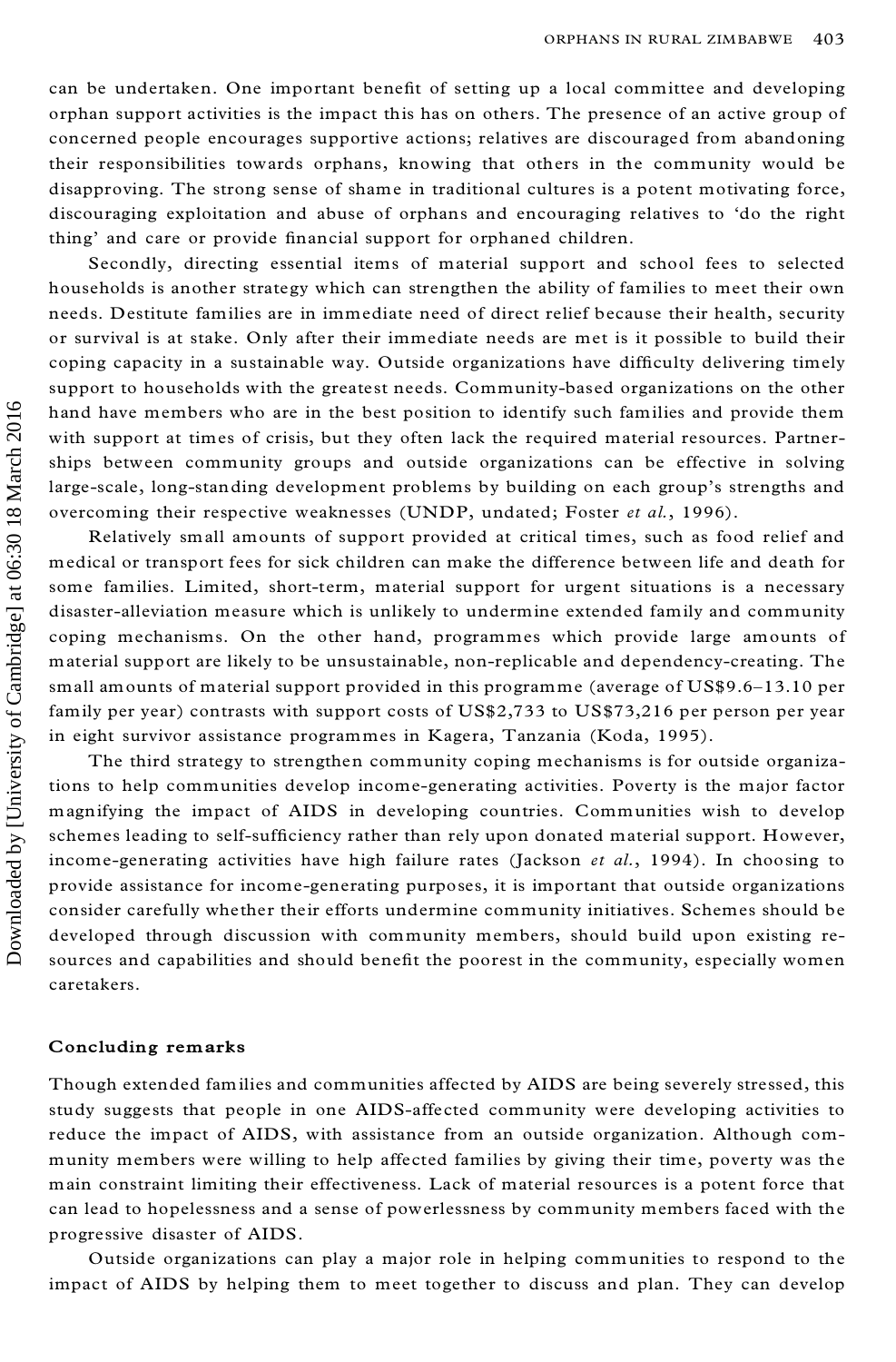partnerships with community groups and build upon existing goodwill and concern for orphan families. They can assist communities to help themselves by providing limited material support and assistance in developing income-generating activities.

The earlier that communities organize to meet together to discuss problems due to the impact of AIDS, the better. Numerous deaths of young adults in communities lead to increased impoverishment, depression and difficulty mobilizing volunteers. Local nongovernmental organizations are in a good position to help communities develop AIDS-related activities and channel essential support to them in ways that do not undermine their coping mechanisms. The challenge to outside groups is to be willing to be catalysts to help communities bowed down by their burden of AIDS-related problems to help themselves.

#### **Acknowledgements**

We thank Plan International (Mutare) for conducting the survey component of this research, Family AIDS Caring Trust for co-ordinating the research activities and the community visitors and children of the FOCUS programme administered by the Chirovakamwe Christian Life Centre for taking part in the interviews and discussions.

# **References**

- DREW, R.S., FOSTER, G. & CHITIMA, J. (1996). Cultural practices of orphaned families in the north Nyanga district of Zimbabwe, *Journal of Social Development in Africa*, 11, 79-86.
- FOSTER, G., SHAKESPEARE, R., CHINEMANA, F., JACKSON, H., GREGSON, S., MARANGE, C. & MASHUMBA, S. (1995a). Orphan prevalence and extended family care in a peri-urban community in Zimbabwe, *AIDS Care*, *7*, 3±17.
- FOSTER, G., MAKUFA, C. & DREW, R. (1995b). Am I my brother's keeper? Orphans, AIDS and the extended family's choice of caregiver, *Sociétes d'Afrique & SIDA Newsletter*, October, Nr 10 (Bordeaux).
- FOSTER, G., MAKUFA, C., DREW, R., KAMBEU, S. & SAUROMBE, K. (1996). Supporting children in need through a community-based orphan visiting programme, AIDS Care, 8, 389-403.
- JACKSON, H., CHANDRA-MOULI, V. & UDWIN, M. (1994) *AIDS support and income generation*. Abstract PDO377, X International Conference on AIDS, Yokohama.
- KODA, C.R. (1995). *Variation in the cost of survivor assistance strategies: Kagera Tanzania.* Abstract TuD112, IX International Conference on AIDS and STD in Africa, Kampala.
- KONDE-LULE, J.K., SSENGONZI, R., WAWER, M.J., SERWADDA, D., MCNAMARA, R., EDMONDSON, J. & KELLY, R. (1995). *The HIV epidemic and orphanhood* . Abstract TuD670, IX International Conference on AIDS and STD in Africa, Kampala.
- LWIHULA, G. & OVER, M. (1995). *The role of indigenous savings and emergency assistance association s in coping with AIDS*. Abstract TuD111, IX International Conference on AIDS and STD in Africa, Kampala.
- MAKUFA, C. (1995). Assessing orphaned children in need. In *Children affected by HIV/AIDS: report from an international conference 4±6 November 1994, Nyanga, Zimbabwe*. Harare: Southern African Network of AIDS Service Organisations.
- MERSON, M. (1991). *Opening speech of Director, Global Programme on AIDS, WHO.* VII International Conference on AIDS, Florence.

<sup>M</sup>INISTRY OF <sup>H</sup>EALTH AND <sup>C</sup>H ILD <sup>W</sup>ELFARE (MOHCW) (1994). *Report of an HIV/STD and AIDS Surveillance Workshop, 7±8 July, 1994*. Harare: Health Information Unit, Ministry of Health and Child Welfare.

- NAERLAND, V. (1993). *AIDS—learning to be more helpful*. Uganda: Redd Barna.
- <sup>O</sup>VER, M., <sup>A</sup>INSWORTH, M., <sup>M</sup>UJINJA, P., <sup>L</sup>W IHULA, G., <sup>K</sup>ODA, G. & <sup>B</sup>EEGLE, K. (1995). *The economic impact of adult deaths on African households; results of research in Kagera region*. Abstract TuD667, IX International Conference on AIDS and STD in Africa, Kampala.
- <sup>S</sup>CHOOL OF <sup>S</sup>OC IAL <sup>W</sup>ORK, <sup>H</sup>ARARE (1994). *Family coping and AIDS in Zimbabwe: <sup>a</sup> study*. Harare: Journal of Social Development in Africa.
- SEMALL, I. & AINSWORTH, M. (1995). The impact of adult deaths on the nutritional status and growth of young children.<br>Abstract MoD066, IX International Conference on AIDS and STD in Africa, Kampala.
- UNDP (undated) *Building developmen t projects in partnership with communities and NGOs: an action agenda for policy makers*. United Nations Development Programme, The Regional Programme Division, Bureau for Asia and the Pacific, quoted in Williamson (1995).